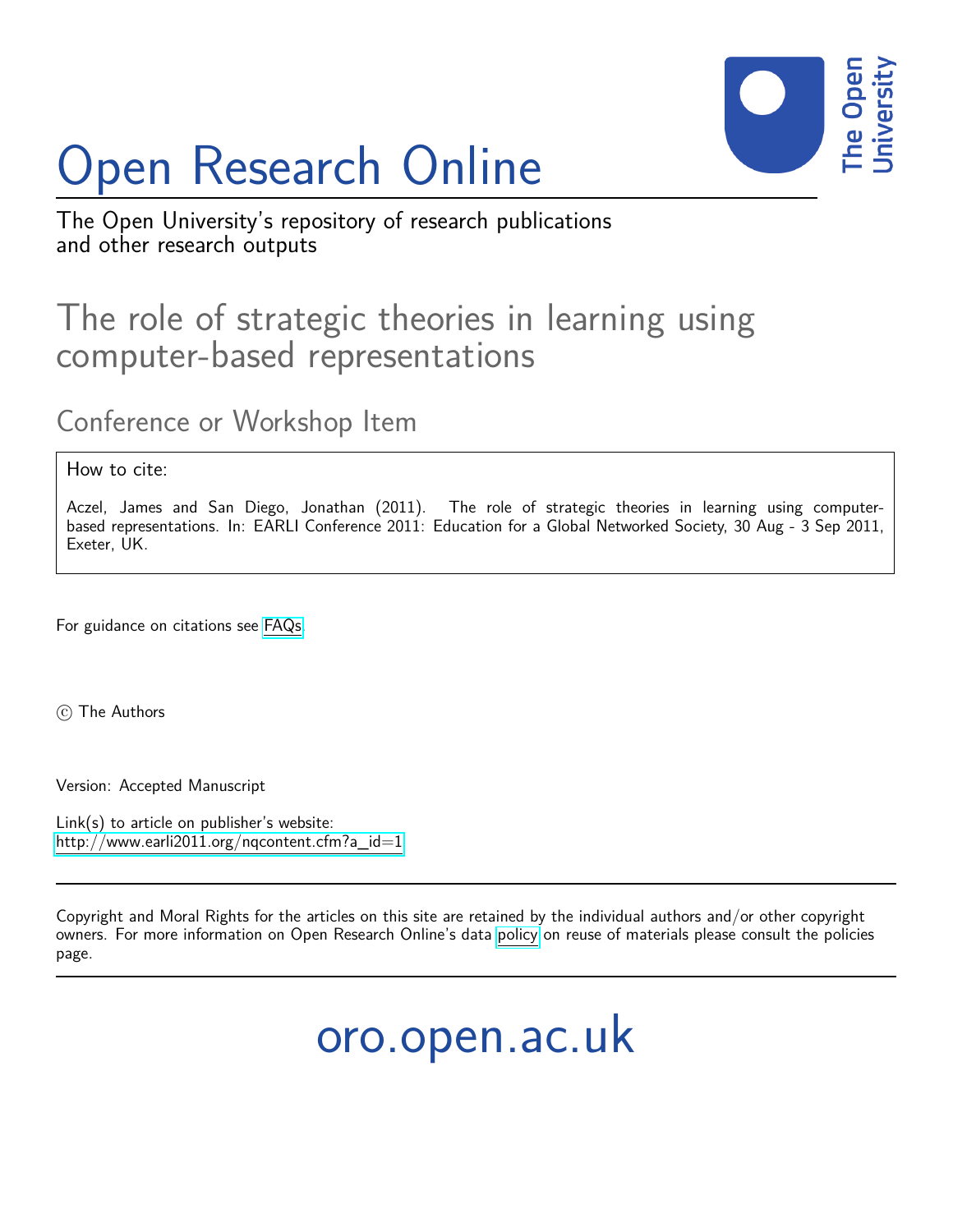### The role of strategic theories in learning using computerbased representations

#### **Abstract**

This paper examines how learners interact with variations in representations presented in a computer environment. In particular, it explores how analysis of learning in terms of the notion of *strategic theories* can provide insight into learners' cognitive processes when using such representations. The study reported here looked at problem-solving using concurrent mathematical representations (numbers, graphs, algebra). For each task, the set of representations was presented in one of three *instantiations*. These were: *Static* (non-moving, non-changing, non-interactive); *Dynamic* (animated, following keyboard inputs); and *Interactive* (directly manipulable using a mouse). A variety of data was collected from 18 participants: learners' shifts in attention were recorded using an unobtrusive eye-tracking device and screen capture software; keyboard and mouse actions were logged automatically; utterances and gestures were video recorded; and notes and sketches were recorded in real-time. This rich data was analysed in an integrated way, with the aim of characterising learners' strategies. The results show that participants tend to use multiple strategies over the course of task completion, and that the number and type of representation influence the strategies used. It is argued that this form of strategic analysis offers a systematic way of understanding learning journeys.

*Domain*: Learning and Cognitive Science

*SIG*: SIG7 Learning and Instruction with Computers SIG3 Cognitive change

*Scheduling category*:

Learning and Instructional Technology: Multimedia and Hypermedia Learning

*Keywords*: Representation; Cognition; Problem-solving; HCI; eye-tracking

#### **Extended Summary**

#### *Aims*

Computers are offering learners new ways to interact with visual representations, and to make links between these representations; yet learners' traditional difficulties with representations often remain (Dunham & Osborne, 1991); and indeed dynamic, linked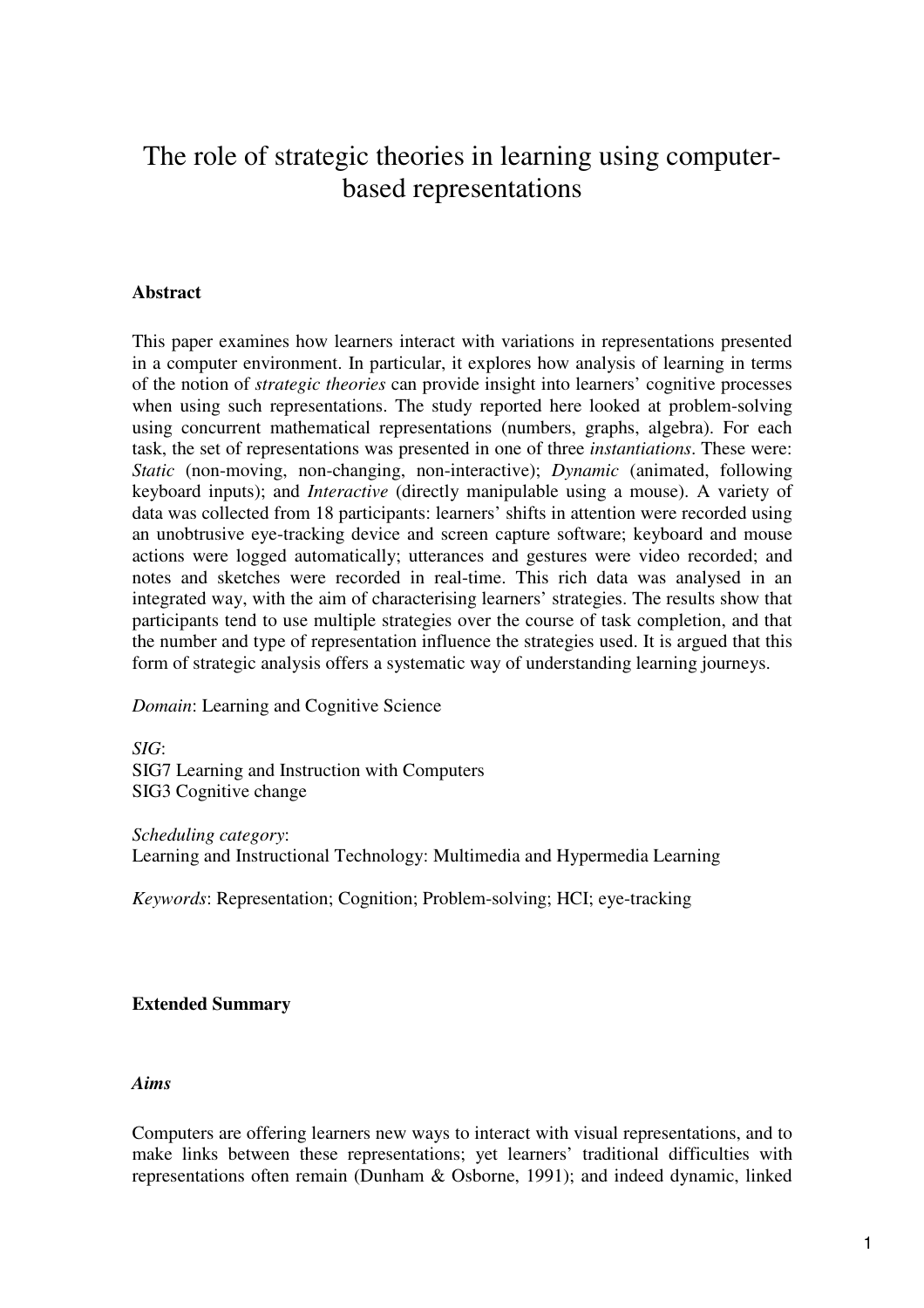and interactive representations may carry their own additional difficulties (Ainsworth, 2006). At the same time, developments in technology for real-time capture of gestures and utterances (Blake & Scanlon, 2002), eye-tracking (Hansen et al., 2001), and notes and sketches (Mann et al., 2008) mean that it is now possible to capture rich data on learners' interactions with representations.

However, the very richness of this data presents problems. Firstly, software to coordinate and integrate the analysis of these different multiple streams of data is only recently beginning to appear. Secondly, the processes of rendering, collating, synchronising, transcribing, coding, and comparing such data are time-consuming. Finally – and this is the focus of this paper – it is not at all clear how best to bring theory to bear on the analysis of this data to provide genuine insight into learners' cognitive processes.

This paper explores how analysis of learning in terms of the notion of *strategic theories* (Aczel, 2006) can provide insight into learners' cognitive processes when using variations in computer-based representations.

#### *The representation study*

In order to explore the sense that learners make of multiple mathematical representations when problem-solving, a study was conducted in which a set of representations was presented in one of three instantiations. These were: *Static* (nonmoving, non-changing, non-interactive); *Dynamic* (animated, following keyboard inputs); and *Interactive* (directly manipulable using a mouse).

A variety of data was collected from 18 participants: shifts in attention were recorded using an unobtrusive eye-tracking device and screen capture software; keyboard and mouse actions were logged automatically; utterances and gestures were video recorded; and notes and sketches were recorded in real-time.

#### *A strategic theory approach*

A number of theoretical explanations for the difficulties with representations identified in the research literature can be discerned, and some of these could be examined using the data collected in the study. We chose to explore a "strategic theory approach" to analysis (Aczel, 2006), in which learners are seen as having "concerns" (problems of special interest in a given context); they conjecture "strategic theories" (attempts to address the concerns); and then they subject these strategic theories to some kind of "error-elimination", typically a sifting or testing process.

Learning then is portrayed in terms of processes of discontinuous trial-andimprovement of strategic theories under the selection pressures provided by concerns.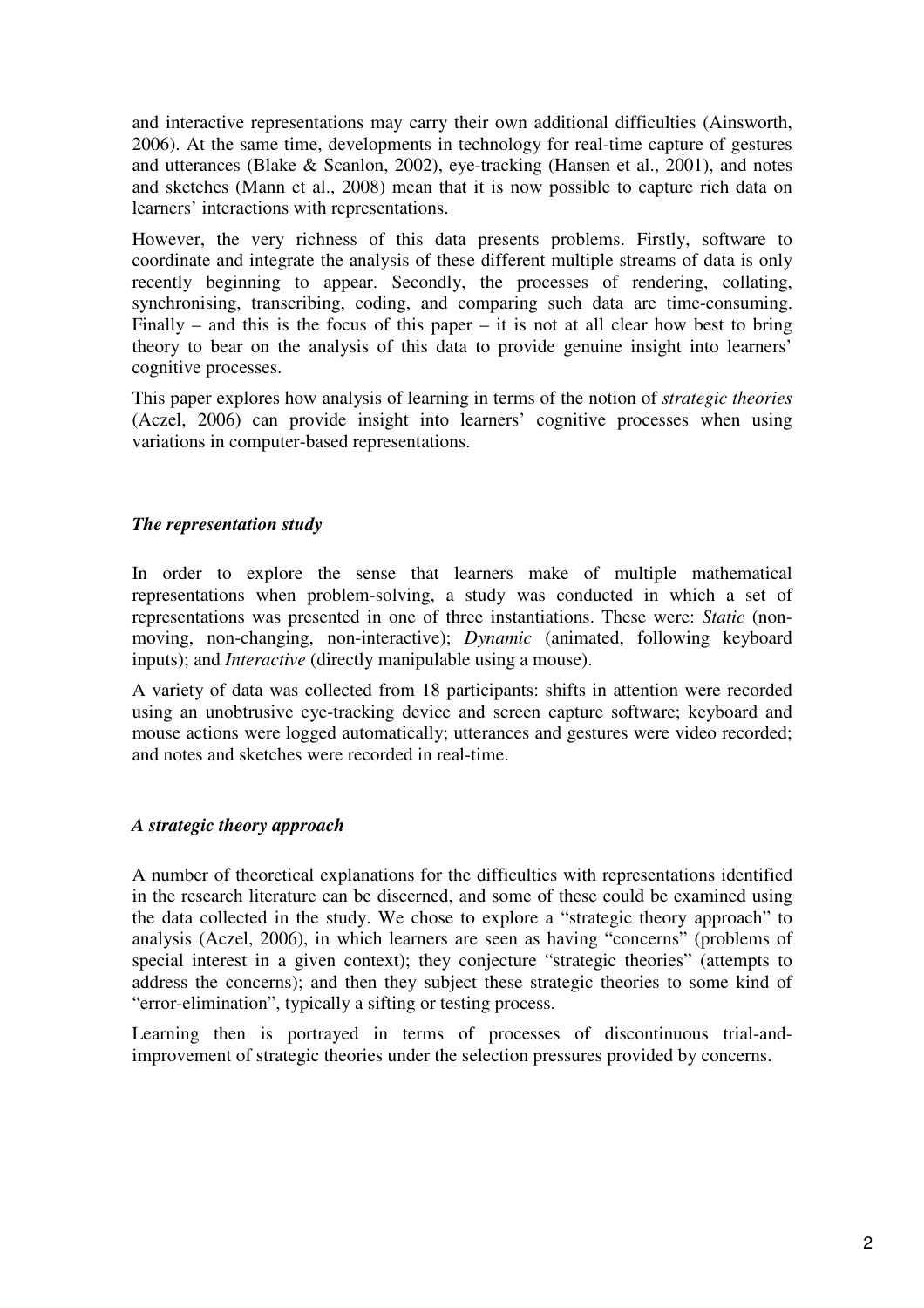#### *Application of the strategic theory approach*

The data was analysed in an integrated way, with the aim of characterising participants' strategies. The results show that participants tend to use multiple strategies over the duration of task completion, and that the number and type of representation given influence the strategies used.

For example, it was seen that participants may often choose a strategy dependent on the particular form of mathematical representation with which they have started (e.g. a line graph). Should this attempt fail, participants may attempt to improve this strategy by combining it with another form of representation (e.g. numbers). Participants were also seen constructing their own representations ("re-representing strategies"). In addition, the eye-tracking data showed that participants sometimes constructed representations with their eyes ("imagining strategies").

By identifying the different kinds of strategies being used at particular times, the points at which strategies were abandoned or refined, and the frequency of chosen strategies, a pattern of activity can be constructed for an individual participant over the duration of a task (e.g. Figure 1).



#### Figure 1

By comparing such patterns between tasks and between participants, it might be possible to identify significant commonalities and differences.

It was found that the relationships between performance, strategy and time spent on task are complex. It was also found that strategy choice can be influenced not just by the representations given but also by the participant's prior knowledge and concerns.

The data hints that participants change strategies when they experience difficulty in using a strategy; when their attention shifts to a different mathematical form; when they experience difficulty in visualising mental images; when a strategy imposes excessive cognitive load; and when they fail to link multiple representations.

Participants appear to apply strategies differently depending on the number of external representations being manipulated. For example, participants tended to use their eyes or mouse when manipulating one external representation at a time; their hands when manipulating or comparing manipulations of two representations at the same time; and notes and sketches when comparing more than two manipulated representations.

Instantiation also appears to influence participants' use of strategies. For example, participants given Static instantiations tended to spend more time using imagining